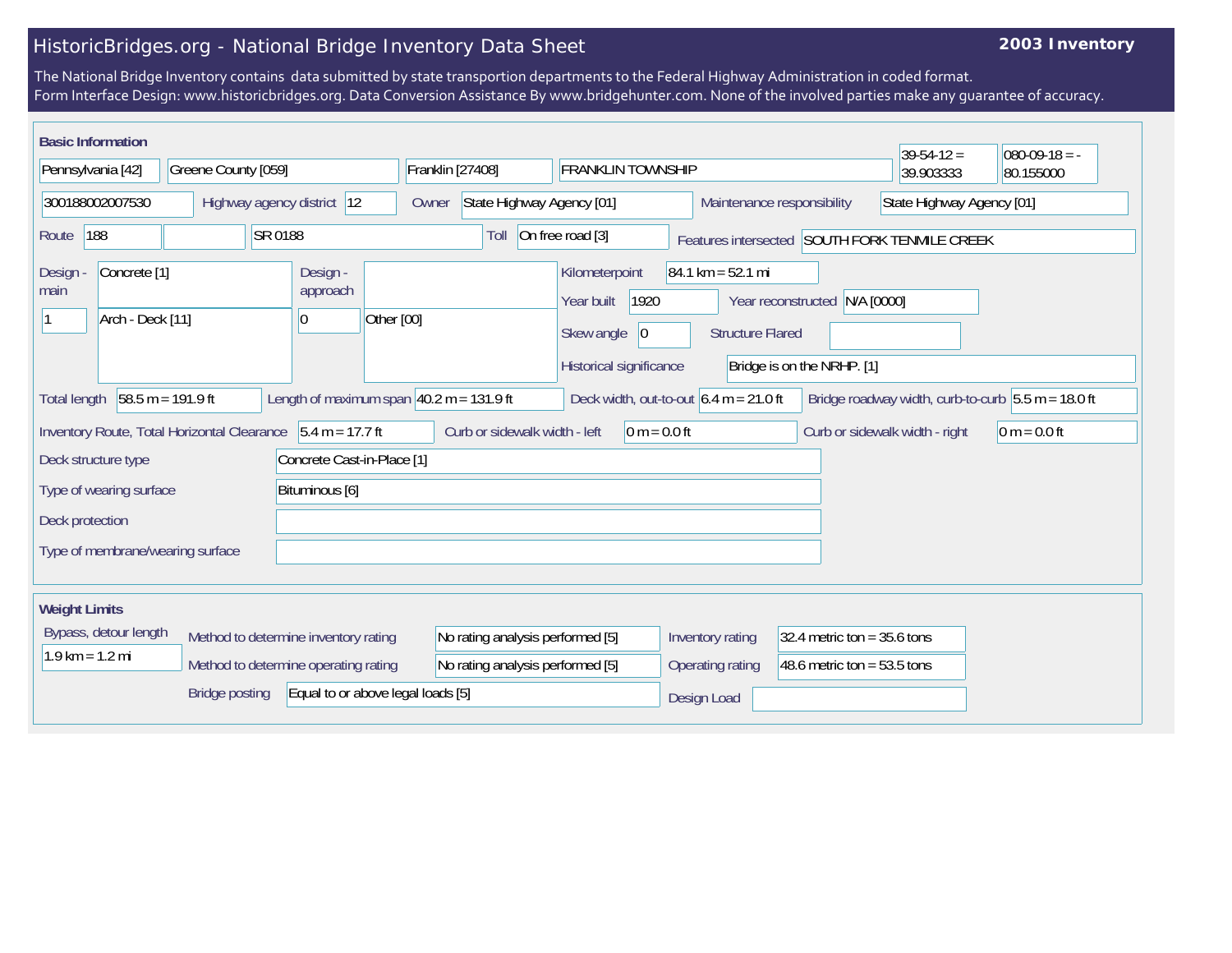| <b>Functional Details</b>                                                                                      |                                                                                         |                                                       |  |  |  |  |  |
|----------------------------------------------------------------------------------------------------------------|-----------------------------------------------------------------------------------------|-------------------------------------------------------|--|--|--|--|--|
| Average daily truck traffi 2<br>Average Daily Traffic<br>4915                                                  | Year 2003<br>5350<br>Future average daily traffic<br>%                                  | 1990<br>Year                                          |  |  |  |  |  |
| Road classification<br>Minor Arterial (Rural) [06]                                                             | Lanes on structure 2                                                                    | Approach roadway width<br>$7.3 m = 24.0 ft$           |  |  |  |  |  |
| Type of service on bridge Highway [1]                                                                          | Direction of traffic 2 - way traffic [2]                                                | Bridge median                                         |  |  |  |  |  |
| No parallel structure exists. [N]<br>Parallel structure designation                                            |                                                                                         |                                                       |  |  |  |  |  |
| Waterway [5]<br>Type of service under bridge                                                                   | Navigation control<br>Lanes under structure<br>$\overline{0}$                           |                                                       |  |  |  |  |  |
| $0 = N/A$<br>Navigation vertical clearanc                                                                      | Navigation horizontal clearance $ 0 = N/A $                                             |                                                       |  |  |  |  |  |
| Minimum navigation vertical clearance, vertical lift bridge $\vert$ 0 m = 0.0 ft                               | Minimum vertical clearance over bridge roadway                                          | 99.99 m = $328.1$ ft                                  |  |  |  |  |  |
|                                                                                                                | Minimum lateral underclearance reference feature Feature not a highway or railroad [N]  |                                                       |  |  |  |  |  |
| Minimum lateral underclearance on right $99.9 =$ Unlimited<br>Minimum lateral underclearance on left $0 = N/A$ |                                                                                         |                                                       |  |  |  |  |  |
| Minimum Vertical Underclearance $ 0 = N/A$                                                                     | Minimum vertical underclearance reference feature Feature not a highway or railroad [N] |                                                       |  |  |  |  |  |
| Appraisal ratings - underclearances N/A [N]                                                                    |                                                                                         |                                                       |  |  |  |  |  |
|                                                                                                                |                                                                                         |                                                       |  |  |  |  |  |
| <b>Repair and Replacement Plans</b>                                                                            |                                                                                         |                                                       |  |  |  |  |  |
| Type of work to be performed                                                                                   | Work to be done by contract [1]<br>Work done by                                         |                                                       |  |  |  |  |  |
| Replacement of bridge or other structure because<br>of substandard load carrying capacity or substantial       | 490000<br>Bridge improvement cost<br>Roadway improvement cost                           | 211000                                                |  |  |  |  |  |
| bridge roadway geometry. [31]                                                                                  | 57.6 m = 189.0 ft<br>Length of structure improvement<br>Total project cost              | 967000                                                |  |  |  |  |  |
|                                                                                                                | Year of improvement cost estimate                                                       |                                                       |  |  |  |  |  |
|                                                                                                                | Border bridge - state                                                                   | Border bridge - percent responsibility of other state |  |  |  |  |  |
|                                                                                                                | Border bridge - structure number                                                        |                                                       |  |  |  |  |  |